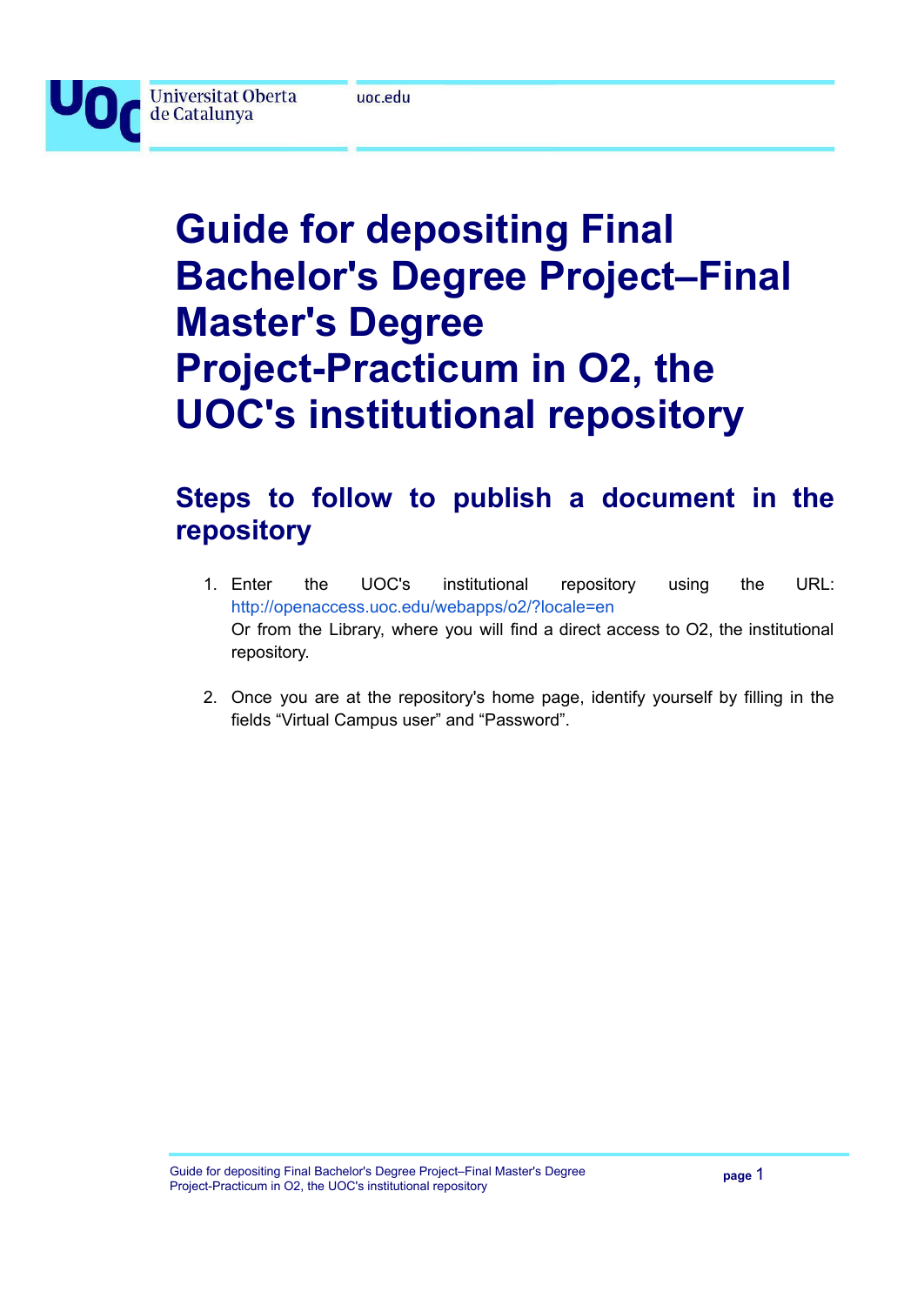| <b>Universitat Oberta</b><br>de Catalunya |            |                                    |             | uoc.edu                                           |                      |  |             |              |         |           |   |
|-------------------------------------------|------------|------------------------------------|-------------|---------------------------------------------------|----------------------|--|-------------|--------------|---------|-----------|---|
|                                           | <b>UOC</b> | <b>UOCR&amp;I</b>                  | <b>UOCX</b> | <b>UOC</b>                                        | UOC Alumni UOC Media |  | <b>News</b> | <b>Diary</b> | Contact | $EN \vee$ | ર |
|                                           |            | Universitat Oberta de<br>Catalunya |             | Corporate<br><b>Institutional Repository (O2)</b> |                      |  |             |              |         |           |   |
|                                           |            |                                    |             |                                                   |                      |  |             |              |         | Login     |   |

|                   |        |                       |                   | $\boldsymbol{\mathsf{A}}$         |
|-------------------|--------|-----------------------|-------------------|-----------------------------------|
| <b>Search</b>     |        |                       |                   |                                   |
|                   |        |                       |                   | <b>Virtual Campus user:</b>       |
|                   |        | Search the repository |                   | Password:                         |
| <b>Search for</b> |        |                       |                   | Remember me                       |
|                   | Author | <b>Title</b>          | <b>Issue Date</b> | Log In                            |
|                   |        |                       |                   | Have you forgotten your password? |
|                   |        |                       |                   |                                   |
| <b>Browse by</b>  |        |                       |                   |                                   |
| All the O2        |        | <b>Academics</b>      | Institutional     | Research                          |
|                   |        |                       |                   |                                   |
|                   |        |                       |                   |                                   |
|                   |        |                       |                   |                                   |
|                   |        |                       |                   |                                   |
|                   |        |                       |                   |                                   |

- 3. Now that you have logged on, you can publish a project by various means:
	- a. You can enter the repository's *Academics* community (you will find a direct access for this on the home page), in the centre of the screen, under the title "Browse by". Here you must search for your faculty and browse through the hierarchical structure until you find the "Bachelor thesis, research projects, etc." collection, which is within this faculty. Here you must click on the button "Submit to This Collection". [\(video](https://www.screencast.com/t/9dp5IB8DsX))
	- b. You can enter the "Bachelor thesis, research projects, etc." collection directly if your teacher has already provided you with the link. And, once you have been identified, you can also select the button "Submit to This Collection".
	- c. You can also access the button "Start a New Submission" from the home page or from "My repository". Once the button has been selected, you will go to a new page where you must select the "Bachelor thesis, research projects, etc." collection for your faculty: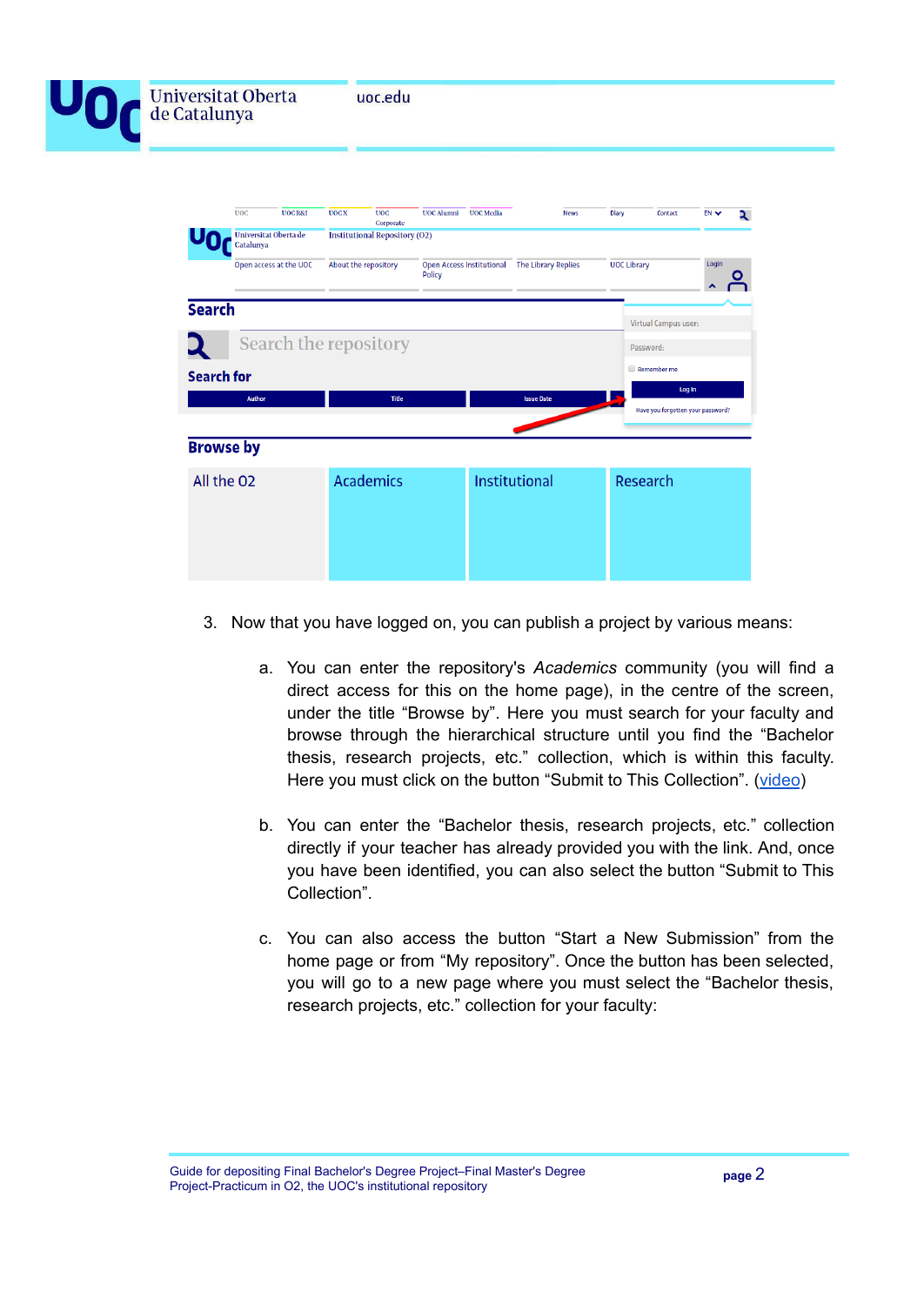| Universitat Oberta<br>de Catalunya | uoc.edu                                                                                                                                                                                                                                                                                                                                                                                     |                                                                           |                                                                                                                                                                                                                                                                                                                                                                                                                                                                                                                                                                                                                                                                                                                                                                                                                                                                                                                                                                                                    |  |                    |          |  |  |
|------------------------------------|---------------------------------------------------------------------------------------------------------------------------------------------------------------------------------------------------------------------------------------------------------------------------------------------------------------------------------------------------------------------------------------------|---------------------------------------------------------------------------|----------------------------------------------------------------------------------------------------------------------------------------------------------------------------------------------------------------------------------------------------------------------------------------------------------------------------------------------------------------------------------------------------------------------------------------------------------------------------------------------------------------------------------------------------------------------------------------------------------------------------------------------------------------------------------------------------------------------------------------------------------------------------------------------------------------------------------------------------------------------------------------------------------------------------------------------------------------------------------------------------|--|--------------------|----------|--|--|
|                                    | Universitat Oberta de<br>Catalunya<br>Open access at the UOC                                                                                                                                                                                                                                                                                                                                | corporate<br><b>Institutional Repository (O2)</b><br>About the repository | Open Access Institutional The Library Replies<br><b>Policy</b>                                                                                                                                                                                                                                                                                                                                                                                                                                                                                                                                                                                                                                                                                                                                                                                                                                                                                                                                     |  | <b>UOC Library</b> | acampspi |  |  |
| ℯ                                  | <b>Submit: Choose Collection</b><br>Select the collection you wish to submit an item to from the list below, then click "Next".                                                                                                                                                                                                                                                             |                                                                           |                                                                                                                                                                                                                                                                                                                                                                                                                                                                                                                                                                                                                                                                                                                                                                                                                                                                                                                                                                                                    |  |                    |          |  |  |
| <b>Collection</b>                  |                                                                                                                                                                                                                                                                                                                                                                                             |                                                                           |                                                                                                                                                                                                                                                                                                                                                                                                                                                                                                                                                                                                                                                                                                                                                                                                                                                                                                                                                                                                    |  |                    |          |  |  |
| Select                             |                                                                                                                                                                                                                                                                                                                                                                                             |                                                                           |                                                                                                                                                                                                                                                                                                                                                                                                                                                                                                                                                                                                                                                                                                                                                                                                                                                                                                                                                                                                    |  |                    |          |  |  |
|                                    | Bachelor thesis, research projects, etc. > Tourism > Tourism > Academics<br>Bachelor thesis, research projects, etc. > Food, nutrition and health > Health sciences > Academics<br>Bachelor thesis, research projects, etc. > Digital health and telemedicine > Health sciences > Academics<br>Bachelor thesis, research projects, etc. > Clinical management > Health sciences > Academics |                                                                           | Bachelor thesis, research projects, etc. > Research projects (2009-2015) > Cultural Management > Arts and humanities > Academics<br>Bachelor thesis, research projects, etc. > Professional projects (2009-2015) > Cultural Management > Arts and humanities > Academics<br>Bachelor thesis, research projects, etc. > Social Education > Psychology and Education Sciences > Academics<br>Bachelor thesis, research projects, etc. > ICT Security management > IT, Multimedia and Telecommunications > Academics<br>Bachelor thesis, research projects, etc. > Computer Science > IT, Multimedia and Telecommunications > Academics<br>Bachelor thesis, research projects, etc. > Multimedia > IT, Multimedia and Telecommunications > Academics<br>Bachelor thesis, research projects, etc. > Telecommunication Technologies > IT, Multimedia and Telecommunications > Academics<br>Bachelor thesis, research projects, etc. > Free Software > IT, Multimedia and Telecommunications > Academics |  |                    |          |  |  |
|                                    | Research papers > Law and Political Science > Social sciences > Research                                                                                                                                                                                                                                                                                                                    |                                                                           | Bachelor thesis, research projects, etc. > Psychology, health and quality of life > Health sciences > Academics                                                                                                                                                                                                                                                                                                                                                                                                                                                                                                                                                                                                                                                                                                                                                                                                                                                                                    |  |                    |          |  |  |
|                                    | Research papers > Tourism > Economics and Business > Social sciences > Research<br>Research papers > Arts and humanities > Research                                                                                                                                                                                                                                                         |                                                                           |                                                                                                                                                                                                                                                                                                                                                                                                                                                                                                                                                                                                                                                                                                                                                                                                                                                                                                                                                                                                    |  |                    |          |  |  |
|                                    | Research papers > E-learning > Education > Social sciences > Research<br>Research papers > Economics and Business > Social sciences > Research                                                                                                                                                                                                                                              |                                                                           |                                                                                                                                                                                                                                                                                                                                                                                                                                                                                                                                                                                                                                                                                                                                                                                                                                                                                                                                                                                                    |  |                    |          |  |  |

4. You must then fill in the **description form** that will appear on your screen.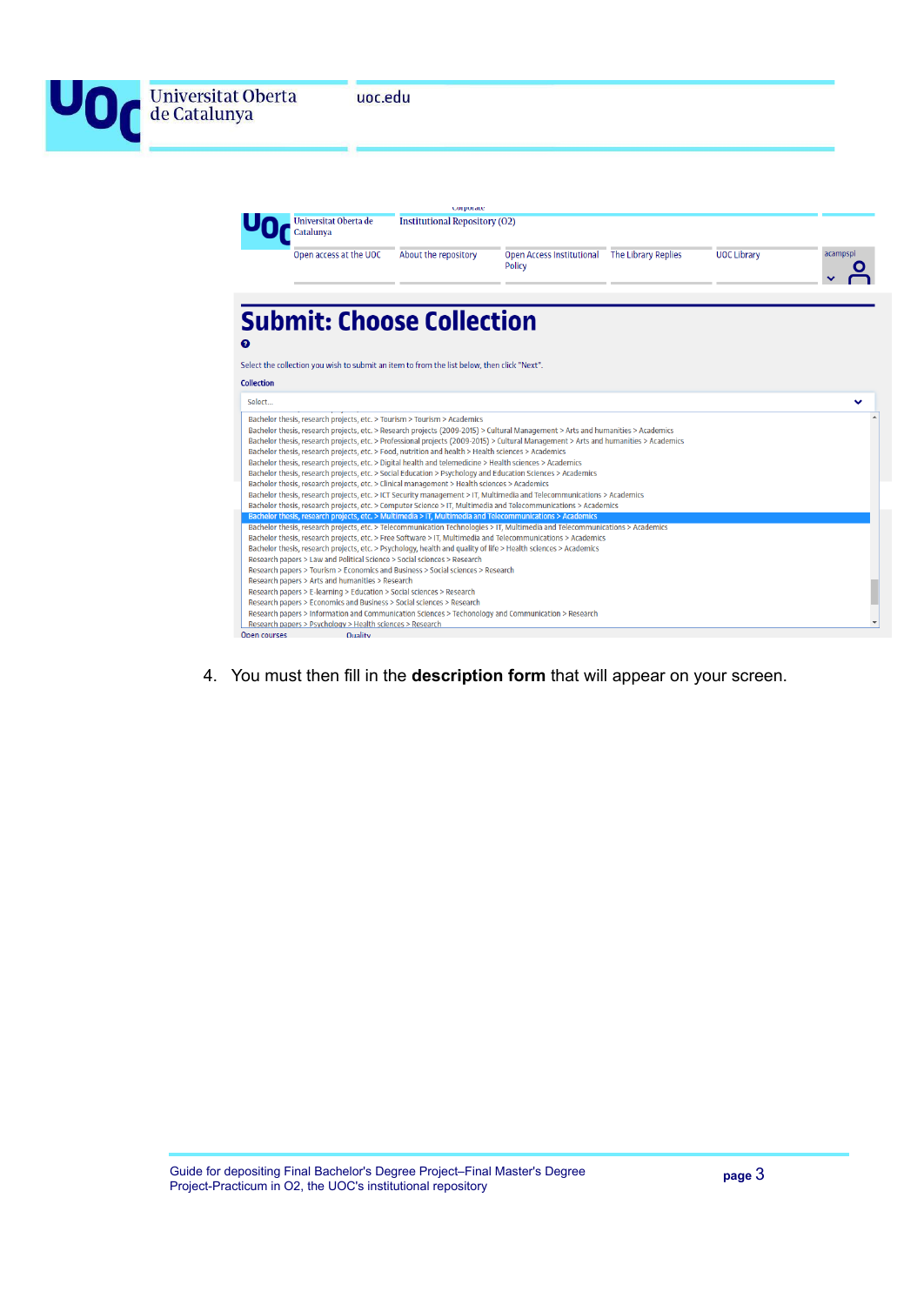

| <b>Describe</b><br>Upload                                                       | <b>Verify</b><br>Complete                                                                          |            |                                 |      |                                                                                                                                                                                                  |   |                                  |            |
|---------------------------------------------------------------------------------|----------------------------------------------------------------------------------------------------|------------|---------------------------------|------|--------------------------------------------------------------------------------------------------------------------------------------------------------------------------------------------------|---|----------------------------------|------------|
| Submit: Describe this Item $\boldsymbol{\Theta}$                                |                                                                                                    |            |                                 |      |                                                                                                                                                                                                  |   |                                  |            |
| use the mouse each time.                                                        |                                                                                                    |            |                                 |      | Please fill in the requested information about this submission below. In most browsers, you can use the tab key to move the cursor to the next input box or button, to save you having to        |   |                                  |            |
| Enter the names of the authors of this item.                                    |                                                                                                    |            |                                 |      |                                                                                                                                                                                                  |   |                                  |            |
| <b>Authors</b>                                                                  | Last name, e.g. Smith                                                                              |            |                                 |      | First name(s) + "Jr", e.g. Donald.                                                                                                                                                               |   | Q                                | + Add More |
| Co-authors, collaborators, directors, research groups                           |                                                                                                    |            |                                 |      |                                                                                                                                                                                                  |   |                                  |            |
| Other authors                                                                   | <b>Others</b>                                                                                      | v          |                                 |      | Universitat Oberta de Catalunya                                                                                                                                                                  |   | <b>血</b> Remove                  |            |
|                                                                                 | <b>Director</b>                                                                                    | v          |                                 |      |                                                                                                                                                                                                  |   | + Add More                       |            |
| Enter the main title of the item.<br>Title <sup>*</sup>                         |                                                                                                    |            |                                 |      |                                                                                                                                                                                                  |   |                                  |            |
|                                                                                 |                                                                                                    |            |                                 |      | Please give the date of previous publication or public distribution. You can leave out the day and/or month if they aren't applicable.                                                           |   |                                  |            |
| Date of Issue *                                                                 | Month:                                                                                             | (No Month) | ▽                               | Day: | Year:                                                                                                                                                                                            |   |                                  |            |
| Enter the name of the publisher of the previously issued instance of this item. |                                                                                                    |            |                                 |      |                                                                                                                                                                                                  |   |                                  |            |
| <b>Publisher</b>                                                                |                                                                                                    |            | Universitat Oberta de Catalunya |      |                                                                                                                                                                                                  |   |                                  |            |
| Enter the series and number assigned to this item by your community.            |                                                                                                    |            |                                 |      |                                                                                                                                                                                                  |   |                                  |            |
| Series/Report No.                                                               | <b>Series Name</b>                                                                                 |            |                                 |      | Report or Paper No.                                                                                                                                                                              |   | + Add More                       |            |
|                                                                                 |                                                                                                    |            |                                 |      | Select the type(s) of content of the item. To select more than one value in the list, you may have to hold down the "CTRL" or "Shift" key.                                                       |   |                                  |            |
| <b>Type</b>                                                                     | Article<br><b>Bachelor thesis</b><br><b>Master thesis</b><br><b>Doctoral thesis</b><br><b>Book</b> |            | Part of book or chapter of book |      |                                                                                                                                                                                                  |   |                                  |            |
| dataset or an image) please select 'N/A'.                                       |                                                                                                    |            |                                 |      | Select the language of the main content of the item. If the language does not appear in the list, please select 'Other'. If the content does not really have a language (for example, if it is a |   |                                  |            |
| Language                                                                        | (language)                                                                                         |            |                                 |      |                                                                                                                                                                                                  | v |                                  |            |
| Enter appropriate subject keywords or phrases.<br><b>Subject Keywords</b>       |                                                                                                    |            |                                 |      |                                                                                                                                                                                                  |   |                                  |            |
|                                                                                 | (language) $\blacktriangleright$                                                                   |            |                                 |      |                                                                                                                                                                                                  |   |                                  |            |
|                                                                                 |                                                                                                    |            |                                 |      |                                                                                                                                                                                                  |   | + Add More                       |            |
|                                                                                 | (language) $\blacktriangleright$                                                                   |            |                                 |      |                                                                                                                                                                                                  |   |                                  |            |
| Enter the abstract of the item.                                                 |                                                                                                    |            |                                 |      |                                                                                                                                                                                                  |   |                                  |            |
| <b>Abstract</b>                                                                 |                                                                                                    |            |                                 |      |                                                                                                                                                                                                  |   | (language) $\blacktriangleright$ | + Add More |
|                                                                                 |                                                                                                    |            |                                 |      |                                                                                                                                                                                                  |   |                                  |            |
|                                                                                 |                                                                                                    |            |                                 |      |                                                                                                                                                                                                  |   |                                  |            |
|                                                                                 |                                                                                                    |            |                                 |      |                                                                                                                                                                                                  |   | Cancel/Save                      | Next       |

Guide for depositing Final Bachelor's Degree Project-Final Master's Degree Project-Practicum in O2, the UOC's institutional repository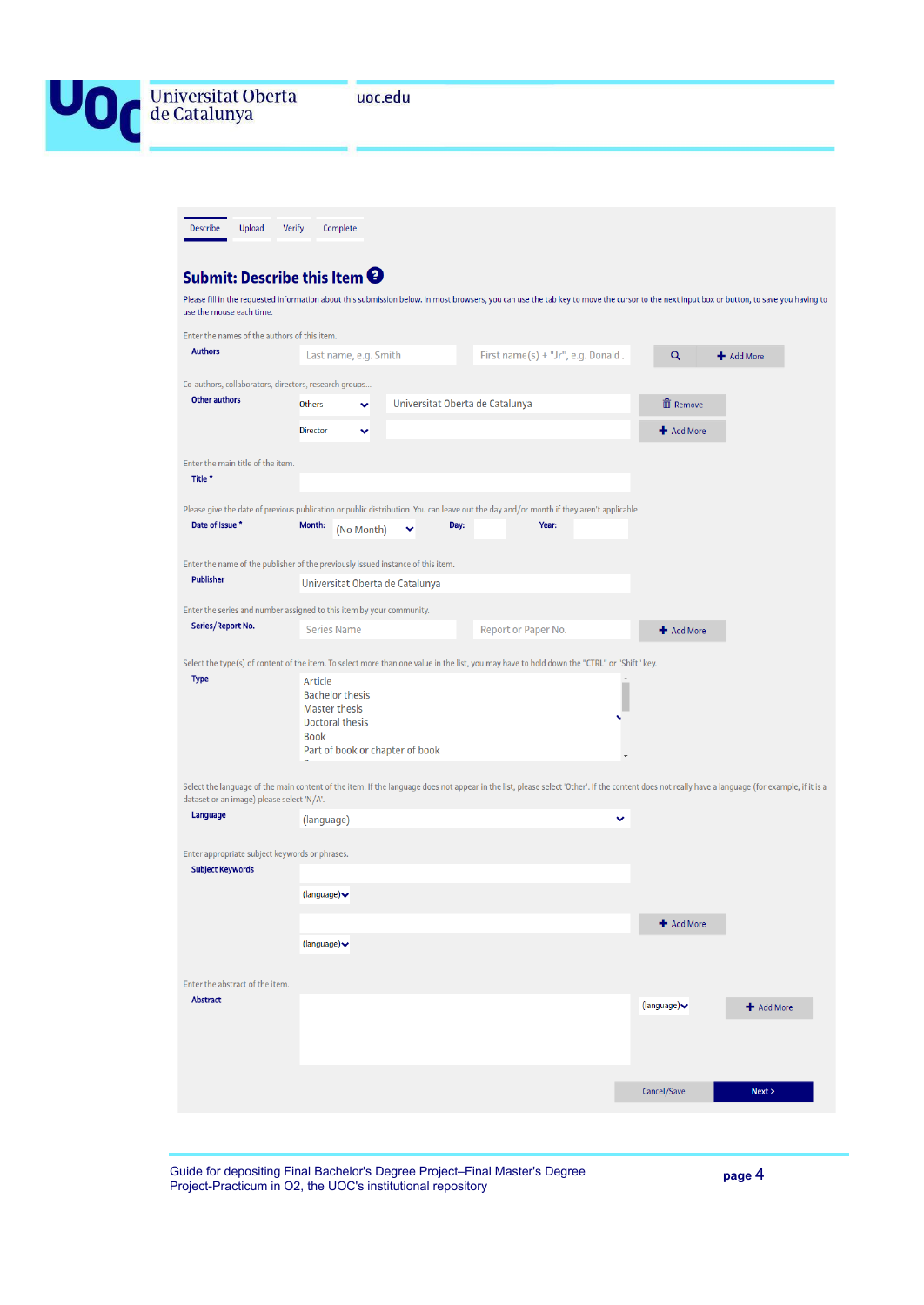

Some recommendations for filling in the form fields are:

- ➢ *Authors*: here you must write your surname and first name. If the project has been done by more than one student, click on the button "Add more" to include the other authors' names.
- ➢ *Other authors*: select the drop-down menu *Tutor*, to include the name of your project tutor, and *Supervisor* for the coordinating professor, if you know both people.
- ➢ *Title:* Enter the project's title.
- ➢ *Date of issue*: it is mandatory to state the document's year of creation; if you do not know the month or day, you do not need to give an approximate date.
- ➢ *Type*: select the document type, between "Final Master's Degree Project" or "Final Degree/Bachelor's Degree Project".
- ➢ *Subject Keywords*: these are the words that define your project's content; they can be chosen by you and/or agreed with your teacher. Enter them in the three languages used by the repository (Catalan, Spanish and English).
- ➢ *Language:* select the language in which you have written the project from the drop-down menu.
- ➢ *Abstract*: enter a brief summary of the project's content, selecting the language. Write it in the three languages used by the repository (Catalan, Spanish and English).

The *Publisher* field is already completed by default.

4. You must then **upload the file** (preferably in .pdf format). The file's name should be:

campus user name + Final Bachelor's Degree Project (FBDP) / Final Master's Degree Project (FMDP) / Practicum (depending on the nature of the project) + submission date (mmyy)

For example: acampspiFMDP0217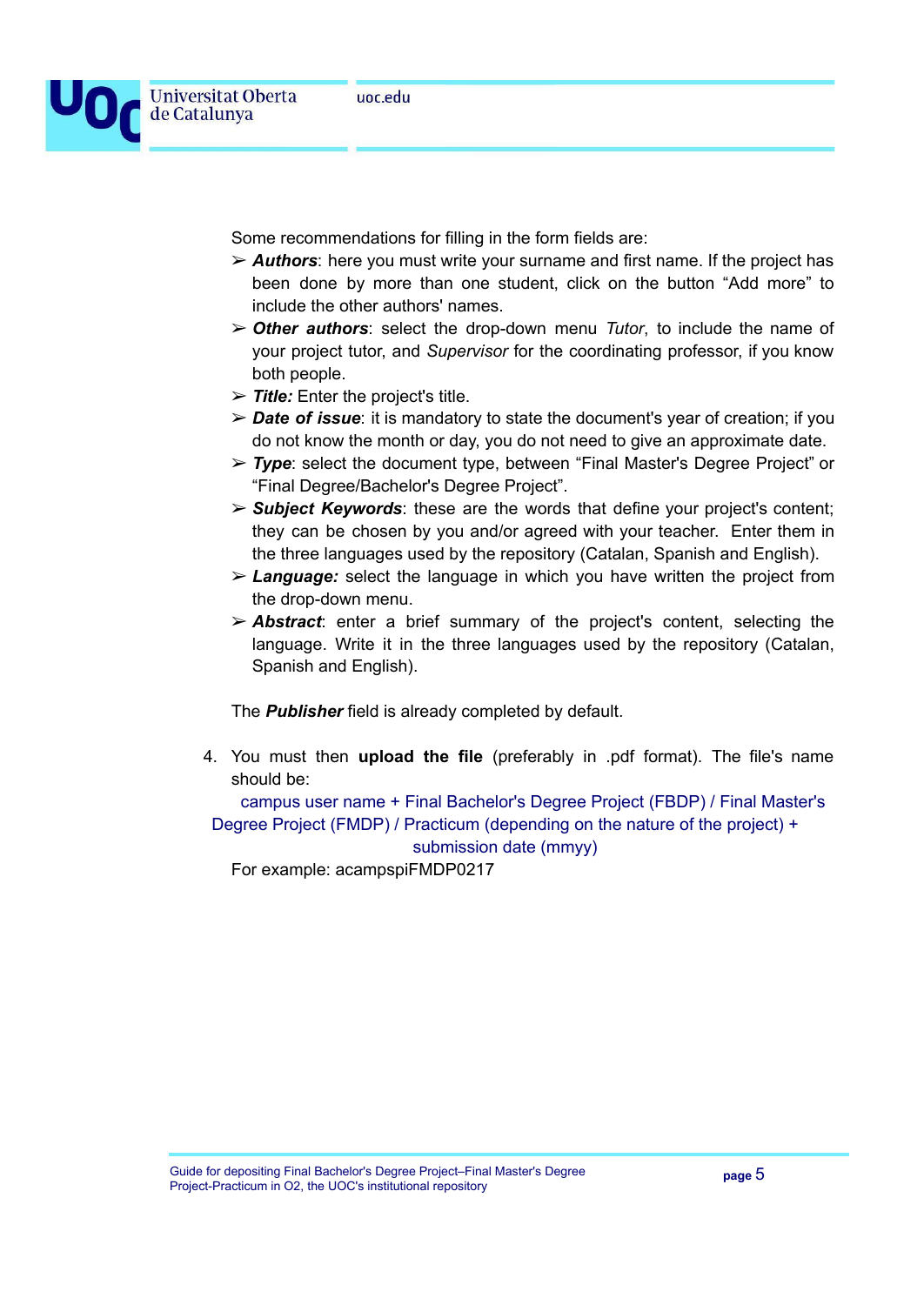| Universitat Oberta<br>de Catalunya |        |        |          | uoc.edu                                                                                                                                                                                                                                                                                                                                                                                                                    |                                    |             |      |
|------------------------------------|--------|--------|----------|----------------------------------------------------------------------------------------------------------------------------------------------------------------------------------------------------------------------------------------------------------------------------------------------------------------------------------------------------------------------------------------------------------------------------|------------------------------------|-------------|------|
| <b>Describe</b>                    | Upload | Verify | Complete | Please enter the name of the file on your local hard drive corresponding to your item. If you click "Browse ", a new window will appear in which you can locate and select the file on your local hard drive.<br>Please also note that the repository system is able to preserve the content of certain types of files better than other types. Information about file types and levels of support for each are available. |                                    |             |      |
|                                    |        |        |          |                                                                                                                                                                                                                                                                                                                                                                                                                            | Select a file or drag & drop files |             |      |
|                                    |        |        |          |                                                                                                                                                                                                                                                                                                                                                                                                                            | < Previous                         | Cancel/Save | Next |

5. You can upload as many files as you want. They will be listed on this screen. Once you have finished uploading, select "Next".

| <b>Describe</b>        | Verify<br>Upload                                                                                                                                                                                              | Complete               |            |             |                    |      |  |  |  |  |  |
|------------------------|---------------------------------------------------------------------------------------------------------------------------------------------------------------------------------------------------------------|------------------------|------------|-------------|--------------------|------|--|--|--|--|--|
|                        | Please enter the name of the file on your local hard drive corresponding to your item. If you click "Browse ", a new window will appear in which you can locate and select the file on your local hard drive. |                        |            |             |                    |      |  |  |  |  |  |
|                        | Please also note that the repository system is able to preserve the content of certain types of files better than other types. Information about file types and levels of support for each are available.     |                        |            |             |                    |      |  |  |  |  |  |
|                        |                                                                                                                                                                                                               |                        |            |             |                    |      |  |  |  |  |  |
|                        | $\bullet$                                                                                                                                                                                                     |                        |            |             |                    |      |  |  |  |  |  |
|                        | Select a file or drag & drop files                                                                                                                                                                            |                        |            |             |                    |      |  |  |  |  |  |
|                        |                                                                                                                                                                                                               |                        |            |             |                    |      |  |  |  |  |  |
|                        |                                                                                                                                                                                                               |                        |            |             |                    |      |  |  |  |  |  |
| <b>Files To Upload</b> |                                                                                                                                                                                                               |                        |            |             |                    |      |  |  |  |  |  |
| #                      | <b>Name</b>                                                                                                                                                                                                   |                        |            |             | <b>Status</b>      |      |  |  |  |  |  |
|                        | acampspiFMDP0217.pdf                                                                                                                                                                                          | acampspiSpeech0217.pdf |            |             | O<br>Θ             |      |  |  |  |  |  |
|                        |                                                                                                                                                                                                               |                        |            |             |                    |      |  |  |  |  |  |
|                        |                                                                                                                                                                                                               |                        | < Previous | Cancel/Save | Skip file upload > | Next |  |  |  |  |  |

- 6. The next screen allows you to:
	- a. **delete** files that have been uploaded (if you have uploaded the wrong file),
	- b. **add other files**,
	- c. add a **description** for each file uploaded.

Guide for depositing Final Bachelor's Degree Project–Final Master's Degree Project-Practicum in O2, the UOC's institutional repository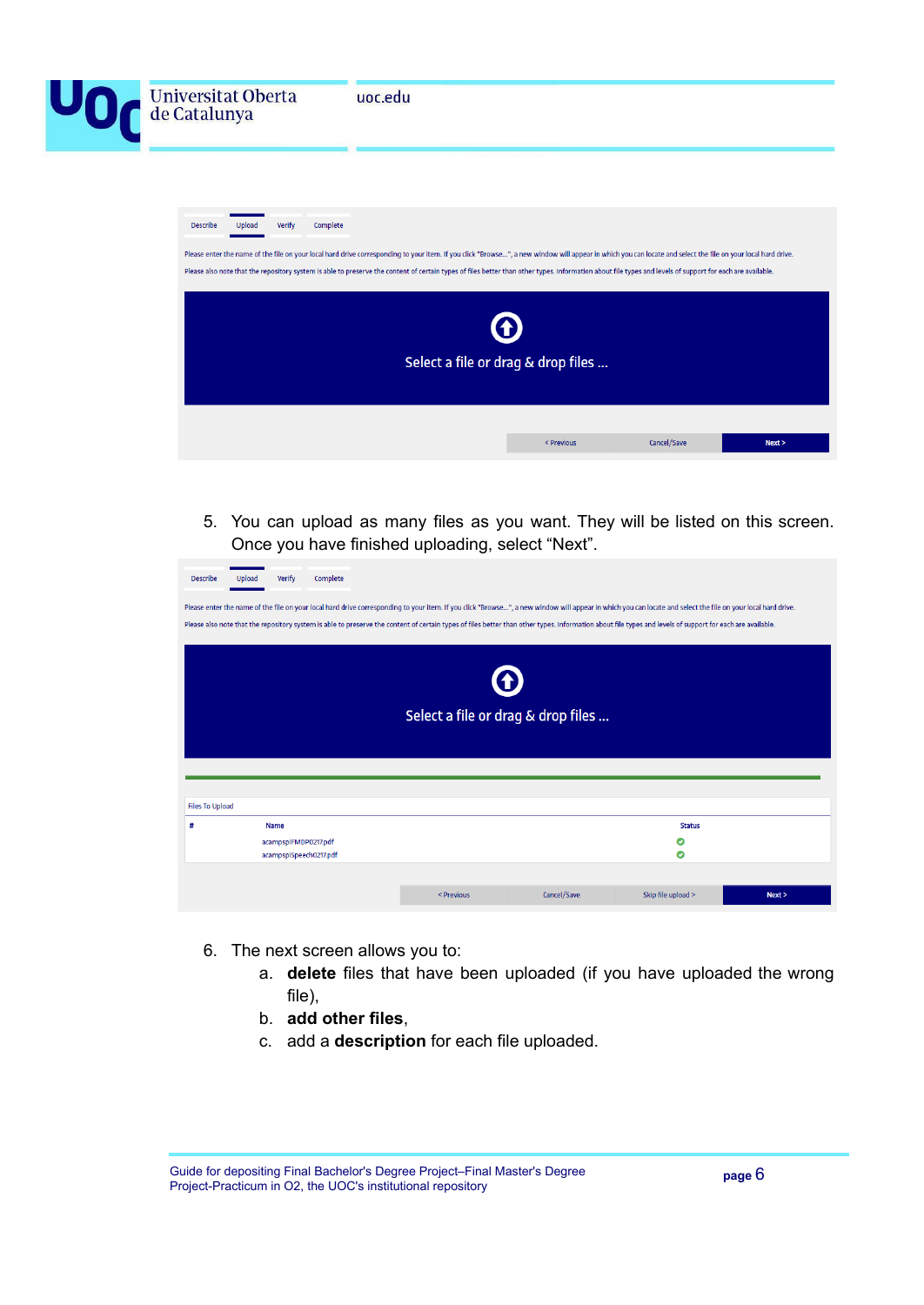

| Primary<br>bitstream | File                                                             |                 | <b>Description</b><br><b>Size</b> |                         | <b>File Format</b> |                   |               | <b>Access Settings/Embargo</b> |
|----------------------|------------------------------------------------------------------|-----------------|-----------------------------------|-------------------------|--------------------|-------------------|---------------|--------------------------------|
| $\bigcirc$           | acampspiSpeech0217.pdf                                           | <b>m</b> Remove | 1311134 bytes                     | <b>None</b>             | $\triangle$ Change | Adobe PDF (known) | <b>Change</b> | <b>Change</b>                  |
| $\circ$              | acampspiFMDP0217.pdf                                             | m Remove        | 1311134 bytes                     | <b>None</b>             | $\triangle$ Change | Adobe PDF (known) | <b>Change</b> | <b>Change</b>                  |
|                      | You can verify that the file(s) have been uploaded correctly by: |                 |                                   | <b>Add Another File</b> |                    |                   |               |                                |

7. On the next page, you must **check that the data entered are correct** and **accept the document's publication licence** and the **repository's licence**.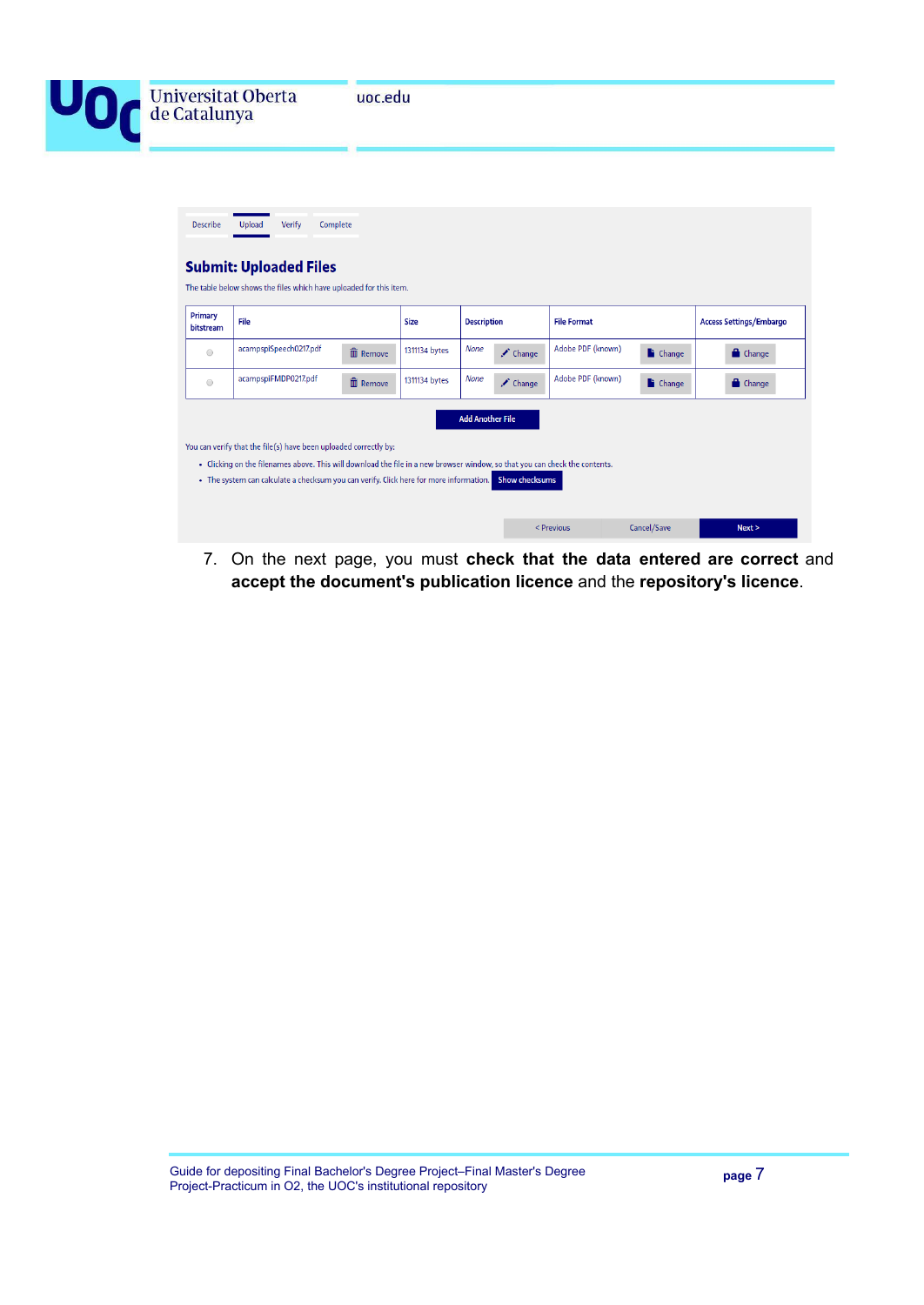



#### **Submit: Verify Submission**

Please spend a few minutes to examine what you've just submitted below. If anything is wrong, please go back and correct it by using the buttons next to the error, or by clicking on the progress bar at the top of the page. Help

You can safely check the files which have been uploaded - a new window will be opened to display them.

There is one last step: In order for the repository to reproduce, translate and distribute your submission worldwide, your agreement to the following terms is necessary. Please take a moment to read the terms of this license, and click on one of the buttons at the bottom of the page. By clicking on the "Grant License" button, you indicate that you grant the following terms of the license. Help

Not granting the license will not delete your submission. Your item will remain in your "My repository" page. You can then either remove the submission from the system, or agree to the license later once any queries you might have are resolved.

If everything is OK, please click the "Next" button at the bottom of the page.

| <b>Autors</b>                | Camps, Aida                                                                                                                | Correct one of these |
|------------------------------|----------------------------------------------------------------------------------------------------------------------------|----------------------|
| <b>Altres autors</b>         |                                                                                                                            |                      |
| <b>Titol</b>                 | Prova                                                                                                                      |                      |
| Data de creació del document | Feb-2019                                                                                                                   |                      |
| <b>Editorial</b>             | Universitat Oberta de Catalunya (UOC)                                                                                      |                      |
| CoHecció/Número              | None                                                                                                                       |                      |
| <b>Tipus de document</b>     | Treball/Projecte de Fi de Carrera                                                                                          |                      |
| Llengua                      | None                                                                                                                       |                      |
| <b>Paraules clau</b>         | None                                                                                                                       |                      |
| Resum                        | Nane                                                                                                                       |                      |
| <b>Uploaded Files:</b>       | Directrius per a la publicació dels treballs finals al repositori<br>institucional resum.docx - Microsoft Word XML (Known) | Add or Remove a File |

#### **Accept document publishing license**

- \* Attribution-NonCommercial-NoDerivs 3.0 (View License)
- Attribution-NonCommercial-ShareAlike 3.0 (View License)
- © Attribution-NonCommercial 3.0 (View License)
- Attribution-NoDerivs 3.0 (View License)
- C Attribution-ShareAlike 3.0 (View License)
- <sup>2</sup> Attribution 3.0 (View License)
- Accept no-license

#### Accont Donository Liconso

| Accept Repositor y Electise                                                   |            |        |                    |
|-------------------------------------------------------------------------------|------------|--------|--------------------|
| For the UOC's institutional repository to reproduce and publicly broadcast    |            |        |                    |
| your work, you must agree to the following licence terms and conditions.      |            |        |                    |
| Please read them carefully:                                                   |            |        |                    |
| By accepting this licence, you (the author(s) or copyright holder(s)):        |            |        |                    |
| License the UOC the non-exclusive right to reproduce and publicly             |            |        |                    |
| broadcast your work in electronic format.                                     |            |        |                    |
| Agree that the UOC may keep more than one copy of your work and may,          |            |        |                    |
| where necessary, make any kind of change to the digital version of the        |            |        |                    |
| document (Word, PDF, etc.) to ensure its safekeeping and preservation.        |            |        |                    |
| Declare that it is your original work or you hold the rights needed to sign   |            |        |                    |
| this licence. You also declare that the work does not infringe any copyright, |            |        |                    |
| accepting responsibility for the damages that may derive from this.           |            |        |                    |
|                                                                               |            |        |                    |
| Declare that you have the corresponding authorisations or permissions         |            |        |                    |
| for the materials protected by intellectual or industrial rights used in this |            |        |                    |
| work, other than those for which you hold the rights.                         |            |        |                    |
| If the work has been sponsored or supported by an agency or organisation      |            |        |                    |
| other than the UOC, it shall be assumed that the author or rights holder has  |            |        |                    |
| respected all the rights and met all the other obligations required by said   |            |        |                    |
| contract or agreement.                                                        |            |        |                    |
| <b>El Grant the License</b>                                                   |            |        |                    |
|                                                                               |            |        |                    |
|                                                                               | < Previous | Next > | <b>Cancel/Save</b> |

Guide for depositing Final Bachelor's Degree Project-Final Master's Degree Project-Practicum in O2, the UOC's institutional repository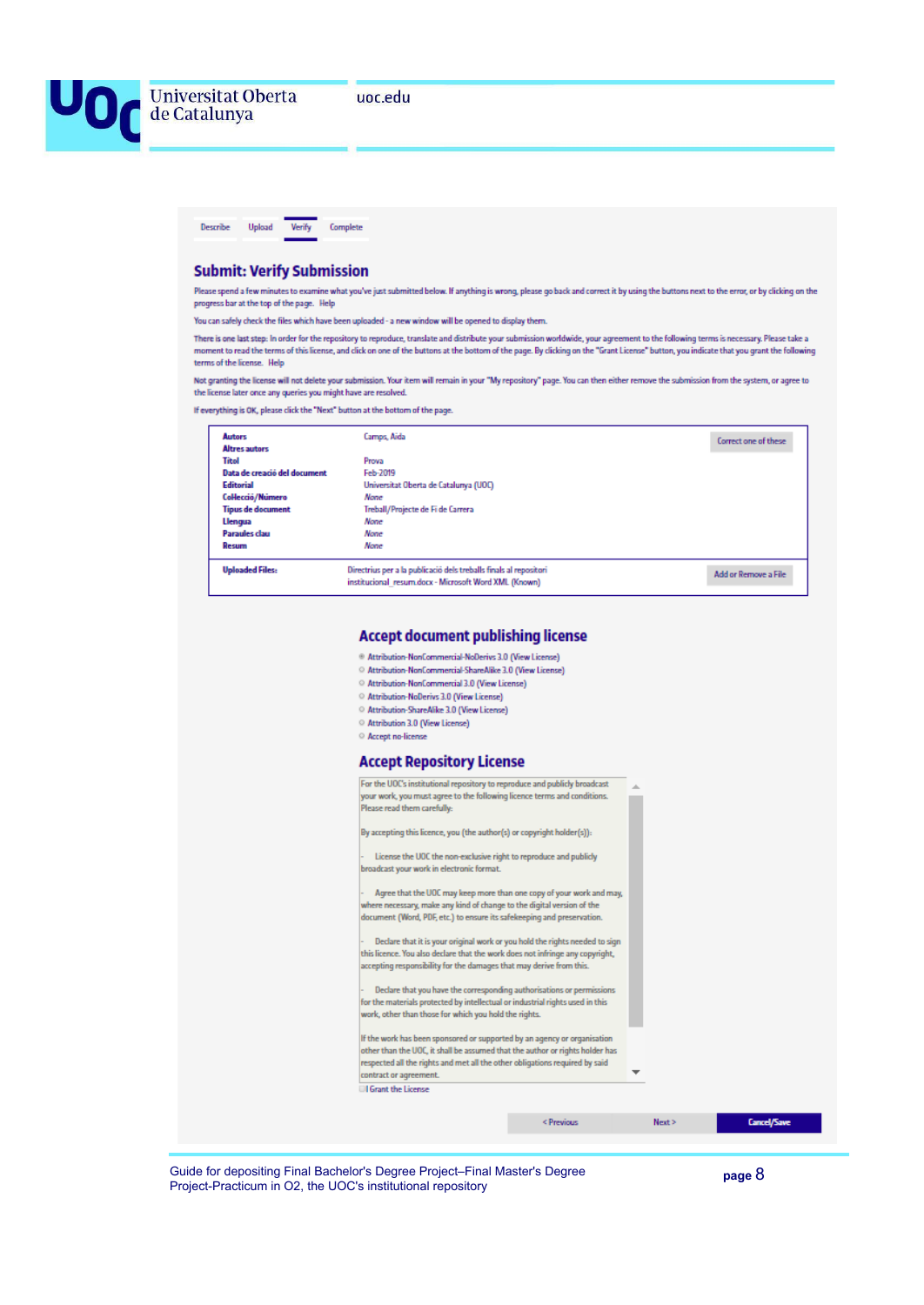

8. When you see the *Complete* screen, you will know that the project has been sent correctly to the O2 institutional repository.

| <b>Describe</b>  | Upload                                           | Verify | Complete                            |                                                                                                                                                                            |  |  |                                                                                                                                                                                     |  |
|------------------|--------------------------------------------------|--------|-------------------------------------|----------------------------------------------------------------------------------------------------------------------------------------------------------------------------|--|--|-------------------------------------------------------------------------------------------------------------------------------------------------------------------------------------|--|
|                  |                                                  |        | <b>Submit: Submission Complete!</b> |                                                                                                                                                                            |  |  |                                                                                                                                                                                     |  |
| repository page. |                                                  |        |                                     | has become a part of the collection, or if for some reason there is a problem with your submission. You can also check on the status of your submission by going to the My |  |  | Your submission will now go through the workflow process designated for the collection to which you are submitting. You will receive e-mail notification as soon as your submission |  |
| Go to            | • My repository<br>• Communities and Collections |        |                                     |                                                                                                                                                                            |  |  | Submit another item to the same collection                                                                                                                                          |  |

The delivery will be reviewed by the Virtual Library, the data that have been entered will be checked, the document's information will be enriched descriptively, and lastly, it will be published in the repository.

When the document is published, you will receive an electronic message which will inform you of this; it will contain a permanent URL of the document registered with the **Handle System.** Unlike most URLs, this identifier does not change if the system migrates to new hardware or when changes are made to it. Therefore, you can use it confidently to link to the document and to cite in publications and other media.

With publication in the O2 repository, we assure you that you will always be able to access your final degree project or practicum project, and we will undertake to make the necessary format changes to preserve it in the future.

### **Creative Commons licences**

By combining different principles and restrictions, the licences authorize certain uses freely defined by the authors. The combinations are generated around four basic conditions:

- **Attribution** (**by**): authorship of the work must always be attributed.
- **Non-commercial** (**nc**): neither the original work nor derivative works can be used for commercial purposes.
- **No derivative works** (**nd**): it is not permitted to alter, transform or generate a derivative work from the original work.

Guide for depositing Final Bachelor's Degree Project–Final Master's Degree Project-Practicum in O2, the UOC's institutional repository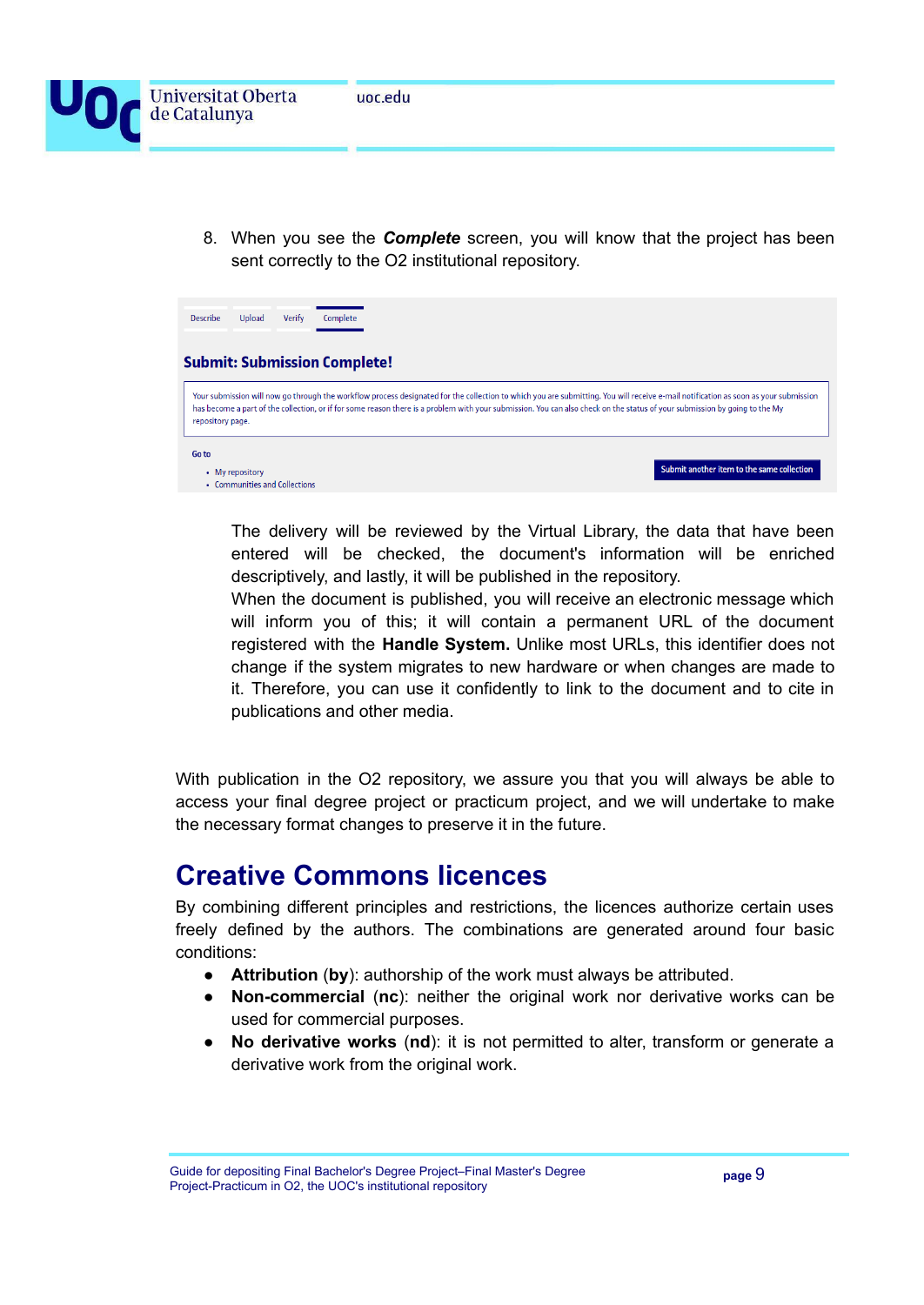**Universitat Oberta** 

de Catalunya



**Share-alike** (sa); if the original work is altered or transformed, or derivative works are generated from it, they will be subject to the same licence as the original work.

The CC document publication licences in the O2 repository are the following:



If you do not expressly choose any of the above licenses, your publication is assigned by default the most restrictive license: Attribution-NonCommercial-NoDerivs - (CC BY-NC-ND, version 3.0 ES) ([http://creativecommons.org/licenses/by-nc-nd/3.0/es](http://creativecommons.org/licenses/by-nc-nd/3.0/es/deed.ca)).

**GNU licenses** by the Free Software Foundation

GNU-GPL ([http://www.gnu.org/licenses/gpl.html\)](http://www.gnu.org/licenses/gpl.html): A General Public License (GPL) is a type of software license that permits the copying, distribution (commercial or otherwise) and modification of the source code, providing that any modification continues to be distributed under the same GPL license. The GPL licence does not allow distribution of executable programs without the corresponding source code or an offer of how it can be obtained free of charge.

Guide for depositing Final Bachelor's Degree Project–Final Master's Degree Project-Practicum in O2, the UOC's institutional repository